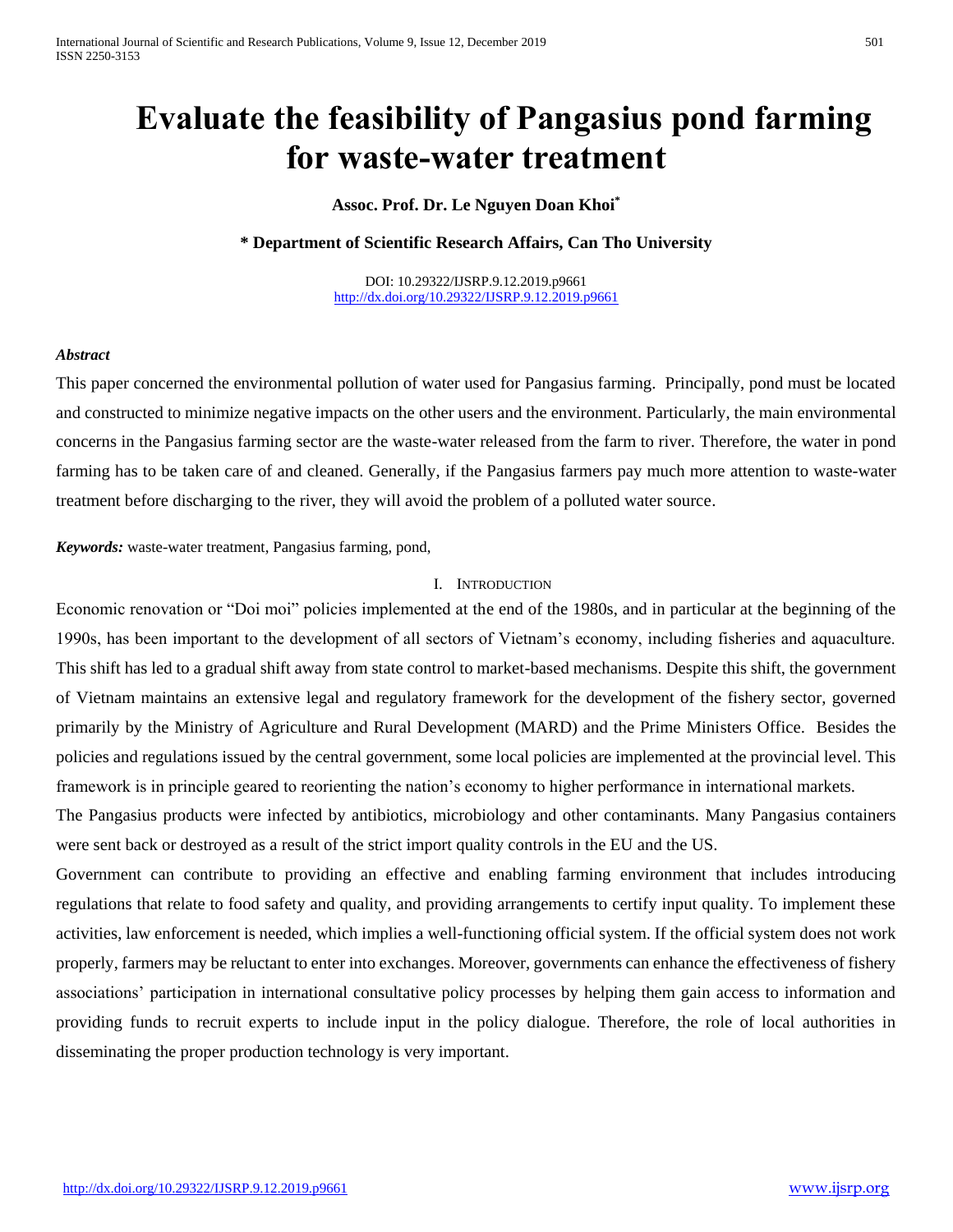#### **II. RESEARCH DESIGN**

The hazard analysis and critical control points (HACCP) system is a management tool for fish safety assurance. While the implementation of HACCP-based safety assurance programs are well advanced in the Pangasius processing sector, the application of such system at the fish farm level is lacking. Reilly & Kaferstein (1997) proposed the critical control points in aquaculture production (Figure 1).



\*CCP: Critical control point

**Figure 1** Model flow diagrams of CCPs for aquaculture production (Reilly & Kaferstein, 1997)

There are four CCPs associated with the proposed model in Figure 1., which are steps where control is necessary to prevent or eliminate a fish safety hazard or to reduce it to an acceptable level. These CCPs are site selection or pond location, the water supply, the input (fingerlings, feeds, chemicals) supply, and production or grow-out steps. The nature of CCPs will depend on the aquaculture system and it is essential to consider the unique conditions that exist within each fish farm when developing an HACCP system. The implementation of the HACCP system in fish farms that have adopted good aquacultural practices (GAP), is recommended as a method to improve food safety of aquaculture products (Reilly & Kaferstein, 1997)

#### **\* Gaps analysis at the farm level**

Gap analysis refers to the differences between standards and the delivery of those standards. It indicates the difference between the quality expected by buyers and the practices they actually receive from farmers. There are some quality requirements that related to Pangasius raw materials purchased by buyers such as color, size, disease and antibiotics residues. Specially, it requires that fish farmers undertake quality control at the farm level based on good aquaculture practices (GAP). GAP are defined as those practices of the fish sector that are necessary to produce quality fish products conforming to fish laws and regulations (Reilly & Kaferstein, 1997). It includes the determination of critical control points (CCPs) in order to prevent or reduce food safety hazard to an acceptable level. The CCPs at Pangasius farm level were described in Figure 1. The farmers should apply the control measures at CCPs and monitoring and verifying of CCPs thereby enabling the assurance of fish quality and safety during culture process.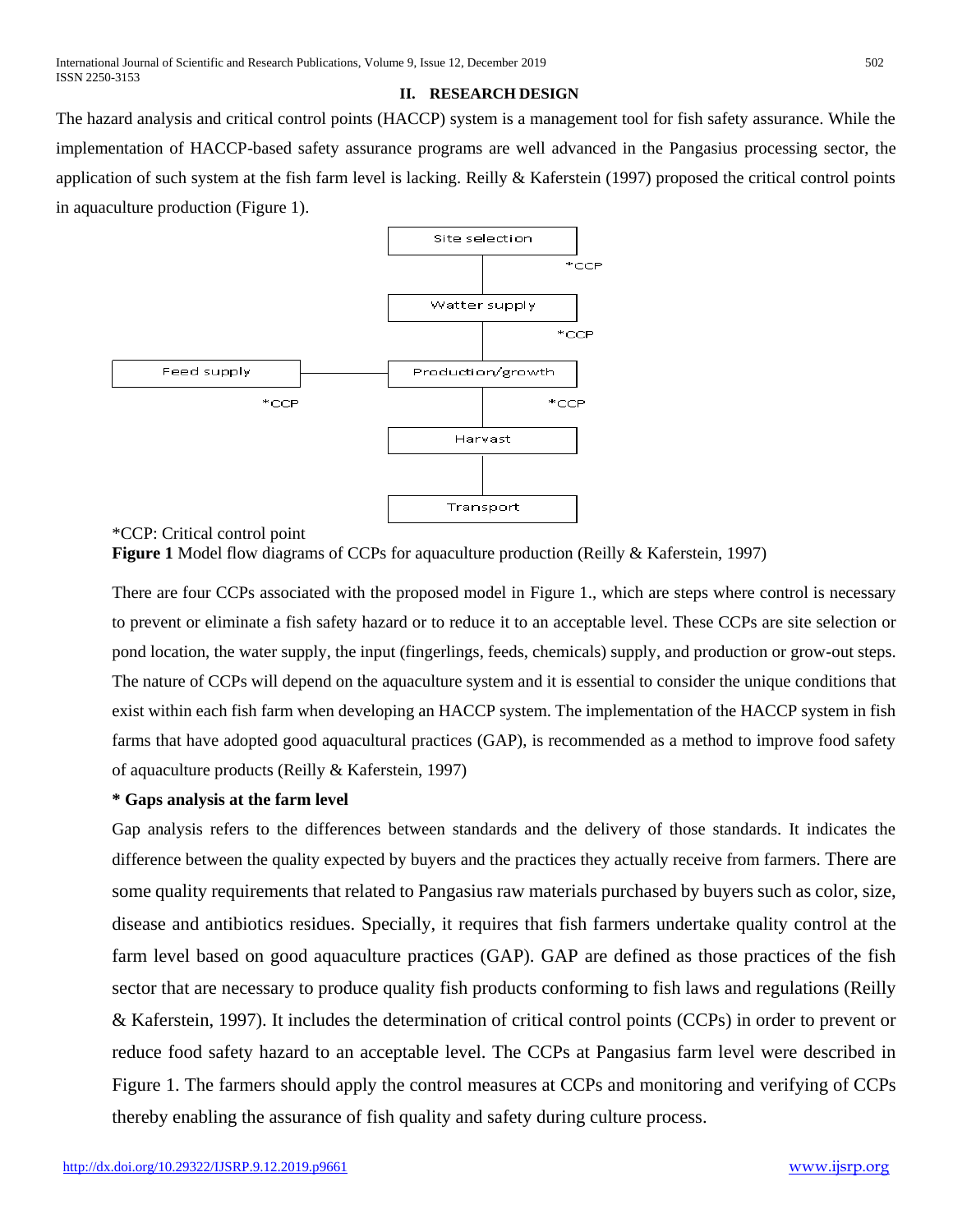While there is widespread recognition of the need to enhance quality management in Pangasius aquaculture in the Mekong Delta, there remains a great need to increase the understanding and application of better management practices (BMPs) at the farm level. BMPs for Pangasius will be analyzed because they are practical norms that are applicable in small-scale farms. The analysis will focus on the CCPs for fish safety and quality done by farmers practically in order to meet the requirements of market access. From these issues, the gaps of quality assurance will be examined in order to point out the measures necessary to improve and assure fish quality at the farm level.

In Vietnam, particularly, some researches in relation to fishery quality chains were conducted. They focused on a growing customer demand for stable and high quality products. Processors make good products and control product quality. But, hazards are still not free from fish products because there are many quality problems occurred at the primary production. Inadequate quality management during primary production has caused hazardous infection in raw materials. Raw material production is crucial for fish quality as deficient treatment cannot be corrected later. Small farmers play an important role in this part of the production. Aquaculture production in many countries in Asia is from small-scale family-owned smallholders (Silva et al., 2009). Pangasius production supports the livelihoods (directly and indirectly) of 80,000 individuals and provides an additional 105,000 jobs in the processing sector.

#### III. RESEARCH FINDINGS

The water pollution is the result of discharges of untreated farm effluent to public river. This can cause self-pollution and disease outbreak, which has resulted in the collapse of business and abandonment of farms. Therefore, the water in pond farming has to be taken care of and cleaned. Generally, if the Pangasius farmers pay much more attention to waste-water treatment before discharging to the river, they will avoid the problem of a polluted water source.

It is needed waste-water treatment system for pond water effluents. Water effluents must meet criteria before being discharged to the outside environment. As a result, the building water treatment system is the most important issue that related to aquaculture environmental pollution.

One research conducted by Lang *et al.*. (2009) to examine the environmental consequences arising from Pangasius pond farming. The results showed that the  $\text{COD}^1$  concentration in effluent releasing from pond water was 34mg/l that exceeded the maximum allowable concentration of COD in surface water  $\left($ <10mg/l) according to Vietnam standards (TCVN 5942 – 1995). Therefore, they proposed the trickling filter technology which is the most cost-effective option of small-scale farmers. In this research we analyze the cost-benefit of constructing waste-water treatment system by applying trickling filter technology for the various scale of pond farming. This research explores the economical aspects of five scenarios with and

 $\overline{a}$ 

 $<sup>1</sup>$  Chemical oxygen demand (COD) is a chemical measure of the amount of organic substances in water or waste-water</sup>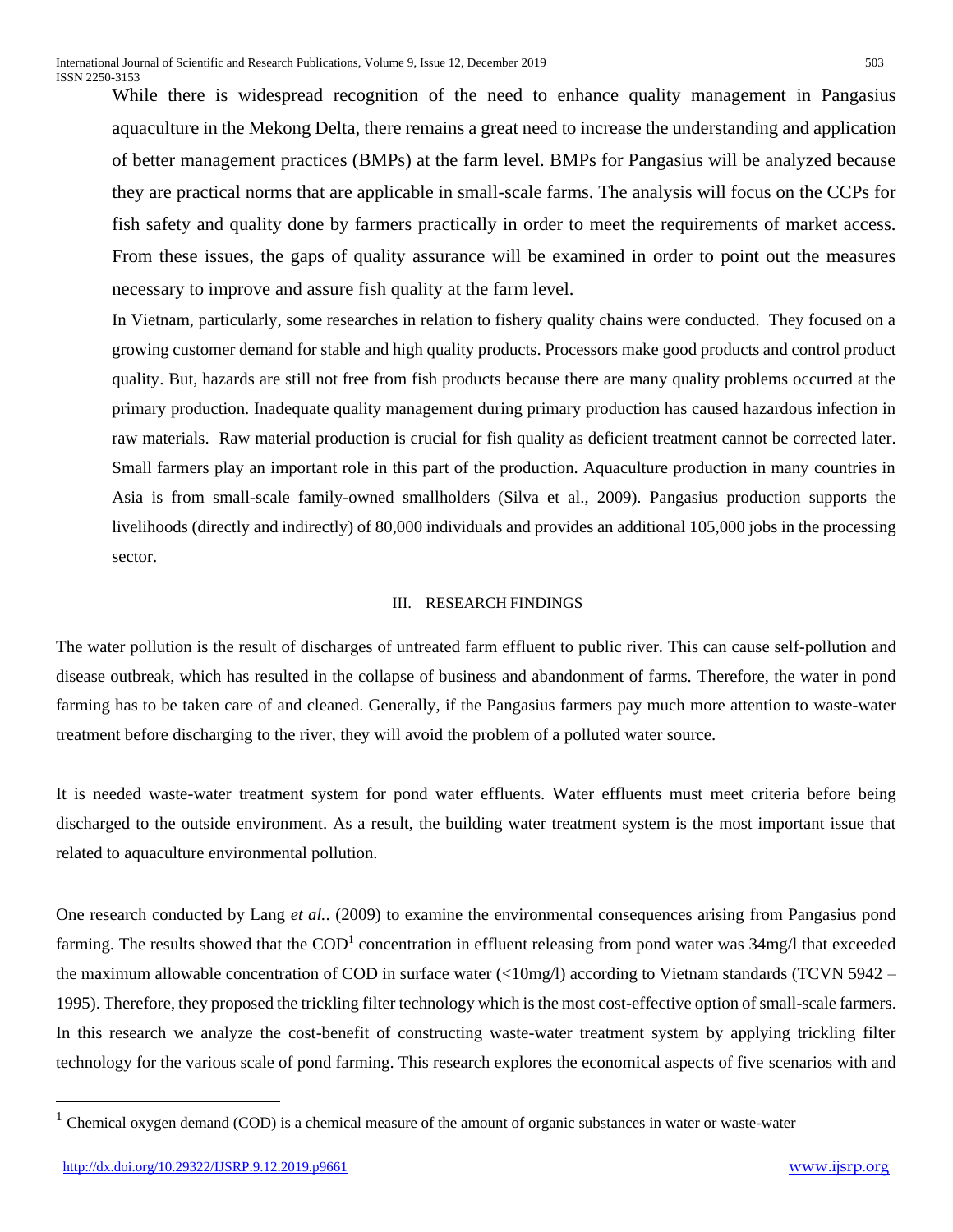without waste water treatment system. The costs and benefits of alternative interventions are evaluated using the cost-benefit analysis (CBA) method to support the decision making process of constructing waste-water treatment system. Table 19 presents Pangasius production costs and returns for the assumed base scenario of with and without waste-water treatment system.

# Assumption

 $+$  Pond water surface area: 5,000 m<sup>2</sup> (average pond area in the small-scale farms)

- + Pond volume: 20,000  $\text{m}^3$  (pond water depth of 4 meters)
- + Daily discharged wastewater: 6,000  $m<sup>3</sup>$  (average discharged rate of 30%)
- + COD concentration needs treating/cubic meter of wastewater:  $0.034 \text{ kg/m}^3$
- + COD load needs treating daily: about 200 kg (=  $6,000 \text{ m}^3 * 0.034 \text{ kg/m}^3$ )
- + Pollution load rate (PLR): 0.098 kg of COD/kg of Pangasius produced
- + Life span of trickling filter system: 30 years
- + Water treatment pond (26% x 5,000 m<sup>2</sup>) = 1300 m<sup>2</sup>
- + The fish output: 150 tonnes for  $5000m^2$
- + The cost per kg for waste-water treatment is 13,000 VND and profit is 16,000VND
- + The cost per kg for without waste-water treatment is 12,330VND and profit is 13,478VND

|  | Table 1 | Cost benefit analysis of constructing waste-water treatment system |
|--|---------|--------------------------------------------------------------------|
|--|---------|--------------------------------------------------------------------|

|  | Unit: 1,000,000 VND |  |
|--|---------------------|--|
|--|---------------------|--|

| System               | Investment<br>cost | Annual<br>OM cost | Production<br>cost | Total<br>cost | Total<br>benefit | B/C<br>ratio |  |
|----------------------|--------------------|-------------------|--------------------|---------------|------------------|--------------|--|
| Scenario $1*$        |                    |                   | 3,940              | 3,940         | 4,277            | 1.085        |  |
| Scenario $2**$ (NPV) | 887                | 763               | 21,315             | 22,965        | 25,861           | 1.126        |  |

\*Scenario 1 pond areas 5,000 m<sup>2</sup> (without waste-water treatment) – one year only

\*Scenario 2 pond areas  $5,000 \text{ m}^2$  (with waste-water treatment) – 30 years

Source: adapted from Lang *et al.*. (2009) and author's calculation, 2018

The results of CBA were presented in table 1. For this analysis, the present value of costs and benefits are combined in order to calculate the net present value (NPV) and B/C ratio of constructing waste-water treatment after 30 years. The flow of costs and benefits were discounted at 10% discount rate. It can be seen from the Table 1 that B/C ratio is greater than 1 for both scenario. However, scenario 2 has a B/C ratio greater than scenario 1. This means that investment in waste-water treatment is more beneficial than not investmenting on these facilities. The viewpoints of this analysis have both economic and social issues for sustainable development and environment – friendly culture of Pangasius.

In order to select the optimal waste-water treatment system, an analysis of scale effect will be made We continue to calculate the NPV, IRR, and BCR for the cases of ponds larger than  $5,000m^2$  such as  $10,000 m^2$ ,  $15,000 m^2$ , or  $20,000 m^2$ . The results will give the farmers the optimal selection for constructing waste-water treatment pond. Our objective is to test whether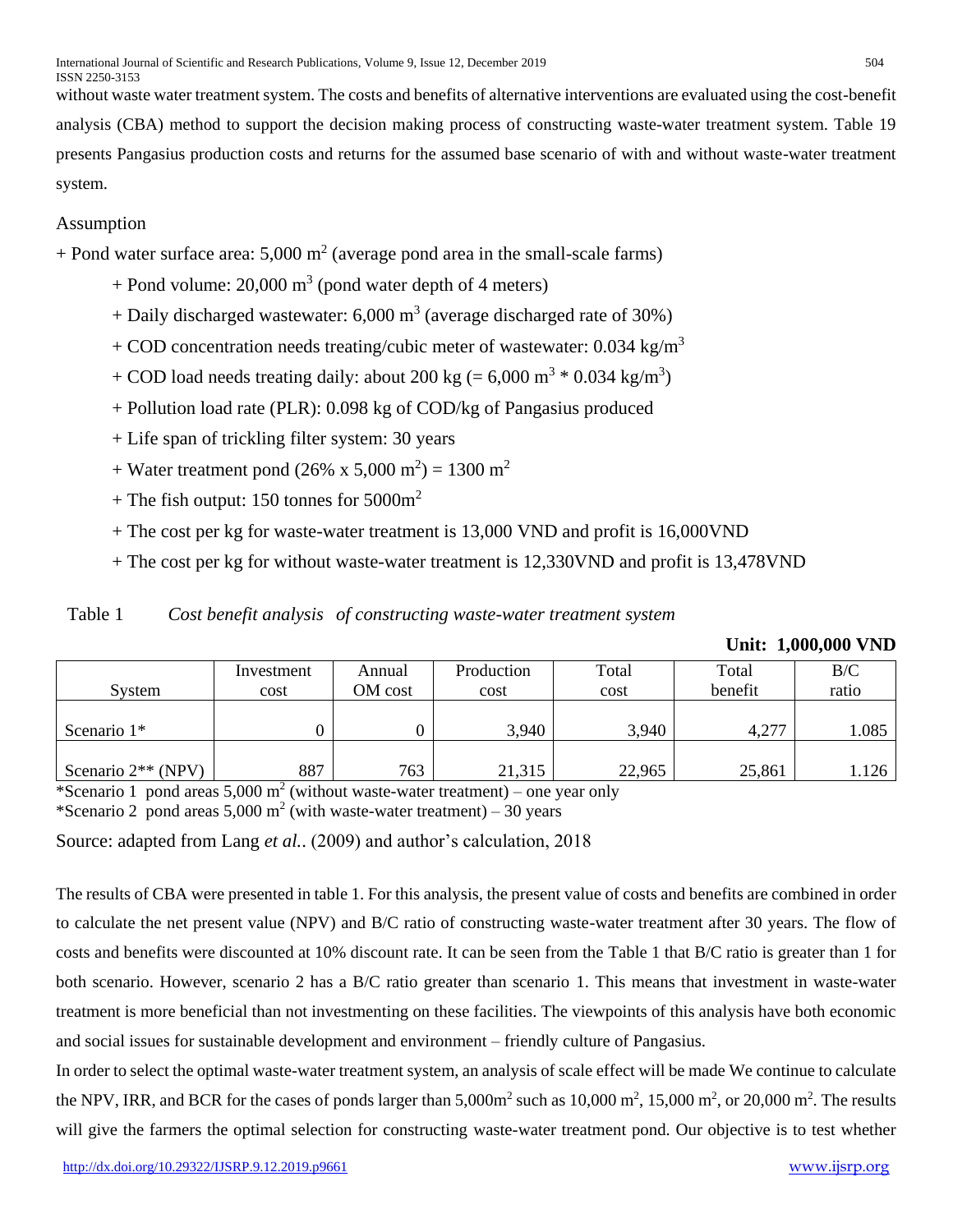scale effect apply. According to Mr Vinh (2009), we need to consider the cooperation of small-scale farm operators to increase the pond farming areas without increasing the number of farm. For example, the cooperation of 2 farms with total of 10,000  $m^2$  is more effective than 10 farms with total of 10,000  $m^2$ . The reason is that more farms would mean more challenges in managing human behavior and organizing small farms together to share cost. An economic analysis of Pangasius production was conducted with four alternative farm areas for waste-water treatment system. Cost benefit analysis for this section focuses on financial perspective of building water treatment system. Financial analysis gives a greater hope for project feasibility as presented by the Net Present Values (NPV), internal rate of return (IRR), and B/C ratio in the outline of cost-benefit analysis. Table 2 shows the results of cost benefit analysis of 4 alternative scenarios with waste-water treatment system.

| Table 2 | NPV, IRR, and B/C ratio of alternative scenario |  |
|---------|-------------------------------------------------|--|
|---------|-------------------------------------------------|--|

|                |            |                      |            |            |            |            |       |            | Unit: 1,000,000VND |  |
|----------------|------------|----------------------|------------|------------|------------|------------|-------|------------|--------------------|--|
|                | Investment | Annual               | Production | <b>NPV</b> | <b>NPV</b> | <b>NPV</b> | B/C   | <b>IRR</b> | Cost               |  |
| System         | cost       | OM <sup>2</sup> cost | cost       | cost       | benefit    | profit     | ratio |            | per kg             |  |
|                |            |                      |            |            |            |            |       |            |                    |  |
| Scenario 2**   | 887        | 763                  | 21,315     | 22,965     | 25,861     | 2,896      | 1.126 | 45%        | 0.0142             |  |
|                |            |                      |            |            |            |            |       |            |                    |  |
| Scenario 3***  | 1,634      | 1,093                | 42,380     | 45,355     | 51,721     | 6,366      | 1.140 | 52%        | 0.014              |  |
|                |            |                      |            |            |            |            |       |            |                    |  |
|                |            |                      |            |            |            |            |       |            |                    |  |
| Scenario 4**** | 2,476,     | 1,548                | 62,396     | 67,194     | 77,582     | 10,388     | 1.155 | 55%        | 0.0138             |  |
|                |            |                      |            |            |            |            |       |            |                    |  |
| Scenario 5**** | 2,791      | 1,991                | 83,714,    | 88,495     | 103,442    | 14,945     | 1.169 | 67.42%     | 0.0136             |  |

Scenario  $2^{**}$  pond areas 5,000 m<sup>2</sup> (with wastewater treatment) – 30 years

Scenario  $3***$  pond areas 10,000 m<sup>2</sup> (with wastewater treatment) – 30 years

Scenario  $4***$  pond areas 15,000 m<sup>2</sup> (with wastewater treatment) – 30 years

Scenario  $5*****$  pond areas 20,000 m<sup>2</sup> (with wastewater treatment) – 30 years

Source: Author's calculation, 2018

It is clearer there is the scale affect to the areas of pond. Expand the farm scale leads to higher NPV. The data confirms rather strongly the direct relationship between farm size and farm efficiency, in that smaller farm size gives a lower net farm income (see table 10.3). Moreover, we look at the cost per kg of fish. The findings showed if the pond farm areas increased from  $5000m^2$  to  $20,000 m^2$ , the cost per kg of fish will decrease from 14,208 VND to 13,688 VND.

## **IV. CONCLUSION**

In conslusion, to construct effectively the waste-water treatment system requires both local government support and the farmers' skills in order to monitor and maintain this system properly. For example, the agricultural infrastructure, particularly irrigation and transportation network, must be improved as a perquisite for better waste-water treatment system practices. As a result, the local government has set up the aquaculture specialization areas to promote more efficient use of the irrigation system for water supply.